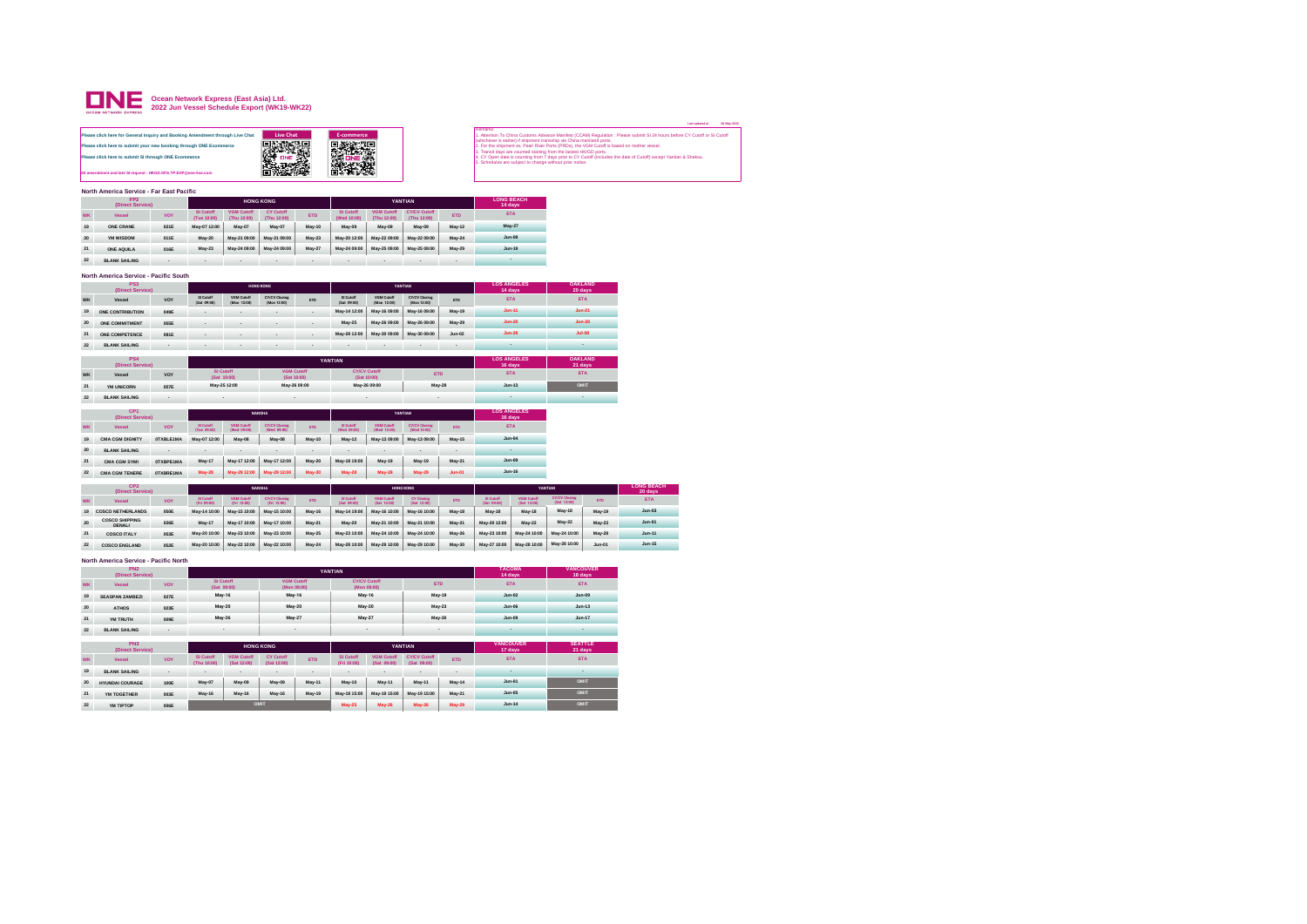

|                                                                                                                                                                                                             |                    |                   | <b>AND THE PART OF A</b>                                                                                                                                                                                                                                                                                                                                                                                                                                                                                   |  |
|-------------------------------------------------------------------------------------------------------------------------------------------------------------------------------------------------------------|--------------------|-------------------|------------------------------------------------------------------------------------------------------------------------------------------------------------------------------------------------------------------------------------------------------------------------------------------------------------------------------------------------------------------------------------------------------------------------------------------------------------------------------------------------------------|--|
| Please click here for General Inquiry and Booking Amendment through Live Chat<br>Please click here to submit your new booking through ONE Ecommerce<br>Please click here to submit SI through ONE Ecommerce | Live Chat<br>只爱教授男 | <b>E-commerce</b> | Remarks:<br>1. Attention To China Customs Advance Manifest (CCAM) Regulation : Please submit SI 24 hours before CY Cutoff or SI Cutoff<br>(whichever is earlier) if shipment transship via China mainland ports.<br>2. For the shipment ex. Pearl River Ports (PRDs), the VGM Cutoff is based on mother vessel.<br>3. Transit days are counted starting from the lastest HK/GD ports.<br>4. CY Open date is counting from 7 days prior to CY Cutoff (includes the date of Cutoff) except Yantian & Shekou. |  |
| S/I amendment and late SI request : HKGD.OFS.TP.EXP@one-line.com                                                                                                                                            |                    |                   | 5. Schedules are subject to change without prior notice.                                                                                                                                                                                                                                                                                                                                                                                                                                                   |  |

**North America Service - East Coast**

|    | EC1<br>(Direct Service)                                                                                                                                                                                                                                                                                                     |             |                          |                                  | <b>HONG KONG</b>                |            |                          |                                  | YANTIAN                     |               | <b>SAVANNAH</b><br>33 days | <b>CHARLESTON</b><br>37 days | <b>NORFOLK</b><br>40 days |
|----|-----------------------------------------------------------------------------------------------------------------------------------------------------------------------------------------------------------------------------------------------------------------------------------------------------------------------------|-------------|--------------------------|----------------------------------|---------------------------------|------------|--------------------------|----------------------------------|-----------------------------|---------------|----------------------------|------------------------------|---------------------------|
| wĸ | Vessel                                                                                                                                                                                                                                                                                                                      | VOY         | SI Cutoff<br>(Thu 10:00) | <b>VGM Cutoff</b><br>(Sat 12:00) | <b>CY Cutoff</b><br>(Sat 12:00) | <b>ETD</b> | SL Cutoff<br>(Fri 10:00) | <b>VGM Cutoff</b><br>(Sat 12:00) | CY/CV Cutoff<br>(Sat 12:00) | <b>ETD</b>    | <b>ETA</b>                 | <b>ETA</b>                   | <b>ETA</b>                |
| 19 | <b>BLANK SAILING</b>                                                                                                                                                                                                                                                                                                        |             |                          |                                  | $\bullet$                       |            |                          | . .                              |                             |               |                            |                              |                           |
| 20 | HYUNDAI DRIVE *                                                                                                                                                                                                                                                                                                             | 044E        |                          |                                  | OMIT                            |            | May-06 18:00             | May-07 14:00                     | May-07 14:00                | May-11        | $Jun-13$                   | OMIT                         | $Jun-20$                  |
| 21 | HYUNDAL RESPECT **                                                                                                                                                                                                                                                                                                          | 029E        |                          |                                  | OMIT                            |            | May-14 09:00             | May-14 17:00                     | May-14 17:00                | <b>May-18</b> | $Jun-20$                   | OMIT                         | $Jun-27$                  |
| 22 | HYUNDAL DREAM                                                                                                                                                                                                                                                                                                               | <b>OASE</b> |                          |                                  | OMIT                            |            | May-20 19:00             | May-22                           | May-22                      | May-25        | $Jun-28$                   | OMIT                         | $Jul-05$                  |
|    | * WK20 HYUNDAI DRIVE 044E shipment ex. HONG KONG will be carried by FP2-ONE MANHATTAN 029E (ETD HK APR 29) and connect Mother Vessel : HYUNDAI DRIVE 044E<br>** WK21 HYUNDAI RESPECT 029E shipment ex. HONG KONG will be carried by FP2-ONE MANHATTAN 029E (ETD HK APR 29) and connect Mother Vessel : HYUNDAI RESPECT 029E |             |                          |                                  |                                 |            |                          |                                  |                             |               |                            |                              |                           |

|           | EC4<br>(Direct Service) |           |                          |                                  | <b>HONG KONG</b>                |                          |                                 |                                  | YANTIAN                            |               | <b>NEW YORK</b><br>32 days | <b>NORFOLK</b><br>35 days | <b>SAVANNAH</b><br>38 days | <b>CHARLESTON</b><br>40 days |
|-----------|-------------------------|-----------|--------------------------|----------------------------------|---------------------------------|--------------------------|---------------------------------|----------------------------------|------------------------------------|---------------|----------------------------|---------------------------|----------------------------|------------------------------|
| <b>WK</b> | Vessel                  | VOY       | SI Cutoff<br>(Tue 10:00) | <b>VGM Cutoff</b><br>(Thu 09:00) | <b>CY Cutoff</b><br>(Thu 09:00) | <b>ETD</b>               | <b>SI Cutoff</b><br>(Wed 10:00) | <b>VGM Cutoff</b><br>(Thu 12:00) | <b>CY/CV Cutoff</b><br>(Thu 12:00) | <b>ETD</b>    | <b>ETA</b>                 | <b>ETA</b>                | <b>ETA</b>                 | <b>ETA</b>                   |
| 19        | <b>BLANK SAILING</b>    | $\bullet$ |                          |                                  | . .                             | $\overline{\phantom{a}}$ |                                 | . .                              |                                    |               |                            |                           |                            |                              |
| 20        | YM WIDTH *              | 026E      |                          |                                  | OMIT                            |                          | May-04 18:00                    | May-05                           | May-05                             | <b>May-08</b> | Jun-09                     | $Jun-12$                  | $Jun-15$                   | $Jun-17$                     |
| 21        | <b>TANGIER EXPRESS</b>  | 047E      |                          |                                  | OMIT                            |                          | May-17 19:00                    | May-18 14:00                     | May-18 14:00                       | May-22        | $Jun-22$                   | $Jun-26$                  | $Jun-29$                   | $Jul-01$                     |
| 22        | <b>BLANK SAILING</b>    | $\sim$    | .                        | $\overline{a}$                   | $\sim$                          | $\sim$                   | $\sim$                          | $\sim$                           | $\sim$                             |               |                            |                           |                            |                              |

22 BLANK SAILING<br>\* WK20 YM WIDTH 026E shipment ex. HONG KONG will be carried by FP2-ONE MANHATTAN 029E (ETD HK APR 29) and connect Mother Vessel : YM WIDTH 026E

|           | EC6<br>(Direct Service)               |            |                                 |                                  | <b>HONG KONG</b>                |            |                                 |                                  | YANTIAN                            |                          | <b>HOUSTON</b><br>30 days  | <b>MOBILE</b><br>33 days                 | <b>NEW ORLEANS</b><br>36 days |                                 |
|-----------|---------------------------------------|------------|---------------------------------|----------------------------------|---------------------------------|------------|---------------------------------|----------------------------------|------------------------------------|--------------------------|----------------------------|------------------------------------------|-------------------------------|---------------------------------|
| <b>WK</b> | Vessel                                | <b>VOY</b> | <b>SI Cutoff</b><br>(Sat 10:00) | <b>VGM Cutoff</b><br>(Mon 09:00) | <b>CY Cutoff</b><br>(Mon 09:00) | <b>FTD</b> | <b>SI Cutoff</b><br>(Sat 10:00) | <b>VGM Cutoff</b><br>(Mon 12:00) | <b>CY/CV Cutoff</b><br>(Mon 12:00) | <b>ETD</b>               | <b>ETA</b>                 | <b>ETA</b>                               | <b>ETA</b>                    |                                 |
| 19        | <b>BLANK SAILING</b>                  | $\cdot$    |                                 |                                  | $\,$                            |            |                                 | $\overline{\phantom{a}}$         | $\bullet$                          |                          |                            |                                          | ۰                             |                                 |
| 20        | ONE MAXIM                             | 059E       | May-07 12:00                    | May-09                           | May-09                          | May-10     | May-09                          | May-10 09:00                     | May-10 09:00                       | May-12                   | $Jun-19$                   | $Jun-22$                                 | OMIT                          |                                 |
| 21        | <b>ONE MISSION</b>                    | 064E       | May-20                          | May-22                           | May-22                          | May-24     | May-23 09:00                    | May-23 09:00                     | May-23 09:00                       | May-26                   | $Jun-23$                   | $Jun-26$                                 | OMIT                          |                                 |
| 22        | <b>BLANK SAILING</b>                  |            |                                 |                                  |                                 |            |                                 | $\overline{\phantom{a}}$         | $\bullet$                          |                          | . .                        |                                          | ۰                             |                                 |
|           | <b>EC4+EC5</b><br>(T/S via Singapore) |            |                                 |                                  | <b>HONG KONG</b>                |            |                                 |                                  | YANTIAN                            |                          | <b>SINGAPORE</b><br>6 days | 2ND VSSSEL (EC5)<br><b>VIA SINGAPORE</b> |                               | <b>HALIFAX</b><br>(T/S 25 days) |
| <b>WK</b> | Vessel                                | <b>VOY</b> | <b>SI Cutoff</b><br>(Tue 10:00) | <b>VGM Cutoff</b><br>(Thu 09:00) | <b>CY Cutoff</b><br>(Thu 09:00) | <b>ETD</b> | SI Cutoff<br>(Wed 10:00)        | <b>VGM Cutoff</b><br>(Thu 12:00) | <b>CY/CV Cutoff</b><br>(Thu 12:00) | <b>ETD</b>               | <b>ETA</b>                 | Vessel                                   | VOY                           | <b>ETA</b>                      |
| 19        | YM WELLHEAD                           | 034E       |                                 |                                  | OMIT                            |            | Apr-23 15:00                    | Apr-24 17:00                     | Apr-24 17:00                       | Apr-28                   | May-04                     | <b>HUMEN BRIDGE</b>                      | 083E                          | $Jun-02$                        |
| 20        | <b>BLANK SAILING</b>                  | $\bullet$  | $\,$                            | $\blacksquare$                   | $\overline{\phantom{a}}$        | $-1$       | $\blacksquare$                  | $\sim$                           | $\overline{\phantom{a}}$           | $\overline{\phantom{a}}$ | $\sim$                     | $\bullet$                                | $\overline{\phantom{a}}$      | л.                              |

**21 YM WIDTH 026E May-04 18:00 May-05 May-05 May-08 099E OMIT May-14 HYUNDAI FAITH Jun-13 22 TANGIER EXPRESS 047E May-17 19:00 May-18 14:00 May-18 14:00 May-22 094E OMIT May-28 HYUNDAI FORCE Jul-09**

**Hawaii**

|    | $EC1+AHX$<br>(T/S via Pushan) |      |                          |                                  | <b>HONG KONG</b>         |            |                                 |                                  | YANTIAN                            |               | <b>PUSAN</b><br>5 days | 2ND VSSSEL (AHX)<br><b>VIA PUSAN</b> |      | <b>HONOLULU</b><br>(T/S 23 days) |
|----|-------------------------------|------|--------------------------|----------------------------------|--------------------------|------------|---------------------------------|----------------------------------|------------------------------------|---------------|------------------------|--------------------------------------|------|----------------------------------|
| WK | Vessel                        | VOY  | SI Cutoff<br>(Thu 10:00) | <b>VGM Cutoff</b><br>(Sat 12:00) | CY Cutoff<br>(Sat 12:00) | <b>ETD</b> | <b>SI Cutoff</b><br>(Fri 10:00) | <b>VGM Cutoff</b><br>(Sat 12:00) | <b>CY/CV Cutoff</b><br>(Sat 12:00) | <b>ETD</b>    | <b>ETA</b>             | Vessel                               | VOY  | <b>ETA</b>                       |
| 19 | <b>BLANK SAILING</b>          | . .  |                          | . .                              | . .                      |            |                                 | . .                              | . .                                |               |                        |                                      |      | $\sim$                           |
| 20 | <b>HYUNDAI DRIVE</b>          | 044E |                          |                                  | OMIT                     |            | May-06 18:00                    | May-07 14:00                     | May-07 14:00                       | May-11        | May-16                 | <b>NOBILITY</b>                      | 968E | $Jun-08$                         |
| 21 | <b>HYUNDAI RESPECT</b>        | 029E |                          |                                  | OMIT                     |            | May-14 09:00                    | May-14 17:00                     | May-14 17:00                       | <b>May-18</b> | May-23                 | <b>KALAMAZOO</b>                     | 025E | $Jun-23$                         |
| 22 | <b>HYUNDAI DREAM</b>          | 046E |                          |                                  | OMIT                     |            | May-20 19:00                    | May-22                           | May-22                             | May-25        | May-31                 | <b>KALAMAZOO</b>                     | 025E | $Jun-23$                         |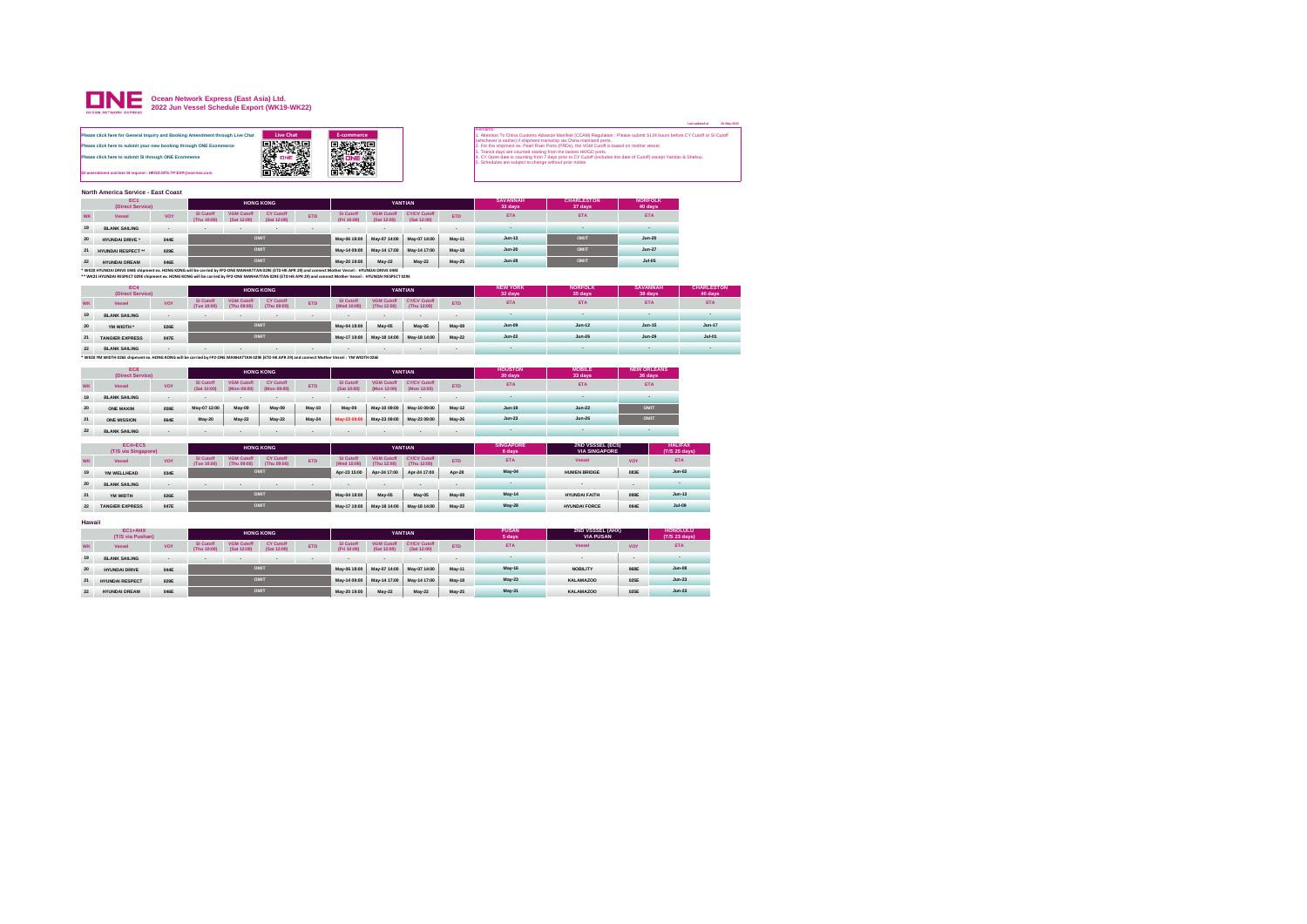

|                                                                                                                                                                                                                                                                                |                   |                   |                                                                                                                                                                                                                                                                                                                     |                                                                                                                                                                                                                                                 | 20-Mar |
|--------------------------------------------------------------------------------------------------------------------------------------------------------------------------------------------------------------------------------------------------------------------------------|-------------------|-------------------|---------------------------------------------------------------------------------------------------------------------------------------------------------------------------------------------------------------------------------------------------------------------------------------------------------------------|-------------------------------------------------------------------------------------------------------------------------------------------------------------------------------------------------------------------------------------------------|--------|
| fease click here for General Inquiry and Booking Amendment through Live Chat<br>lease click here to submit your new booking through ONE Ecommerce<br>lease click here to submit SI through ONE Ecommerce<br>A amendment and late SI request : HKGD, OFS, TP, EXP Rone-line.com | Live Chat<br>光景窓口 | <b>E-commerce</b> | Remarks:<br>(whichever is earlier) if shipment transship via China mainland ports.<br>2. For the shipment ex. Pearl River Ports (PRDs), the VGM Cutoff is based on mother vessel.<br>3. Transit days are counted starting from the lastest HK/GD ports.<br>5. Schedules are subject to change without prior notice. | 1. Attention To China Customs Advance Manifest (CCAM) Regulation : Please submit SI 24 hours before CY Cutoff or SI Cutoff<br>4. CY Open date is counting from 7 days prior to CY Cutoff (includes the date of Cutoff) except Yantian & Shekou. |        |
| lorth America Service - Ear East Dacific                                                                                                                                                                                                                                       |                   |                   |                                                                                                                                                                                                                                                                                                                     |                                                                                                                                                                                                                                                 |        |

**Last updated at 20-May-2022**

|           | North America Service - Far East Pacific |      |                          |                                  |                                 |            |                          |                                  |                                    |            |                              |                           |
|-----------|------------------------------------------|------|--------------------------|----------------------------------|---------------------------------|------------|--------------------------|----------------------------------|------------------------------------|------------|------------------------------|---------------------------|
|           | FP <sub>2</sub><br>(Direct Service)      |      |                          |                                  | <b>HONG KONG</b>                |            |                          |                                  | YANTIAN                            |            | <b>LONG BEACH</b><br>14 days | <b>OAKLAND</b><br>20 days |
| <b>WK</b> | Vessel                                   | VOY  | SI Cutoff<br>(Tue 10:00) | <b>VGM Cutoff</b><br>(Thu 12:00) | <b>CY Cutoff</b><br>(Thu 12:00) | <b>ETD</b> | SI Cutoff<br>(Wed 10:00) | <b>VGM Cutoff</b><br>(Thu 12:00) | <b>CY/CV Cutoff</b><br>(Thu 12:00) | <b>ETD</b> | <b>ETA</b>                   | <b>ETA</b>                |
| 23        | ONE IBIS                                 | 025E | Jun-03 09:00             | Jun-04 09:00                     | Jun-04 09:00                    | $Jun-05$   | Jun-03 09:00             | Jun-04 09:00                     | Jun-04 09:00                       | $Jun-07$   | $Jun-21$                     | OMIT                      |
| 24        | ONE SWAN                                 | 019E | <b>TBA</b>               | <b>TBA</b>                       | TBA                             | $Jun-11$   | <b>TBA</b>               | TBA                              | <b>TBA</b>                         | $Jun-13$   | $Jun-30$                     | OMIT                      |
| 25        | ONE CYGNUS                               | 011E | <b>TBA</b>               | TBA                              | TBA                             | $Jun-18$   | <b>TBA</b>               | TBA                              | <b>TBA</b>                         | $Jun-20$   | $Jul-05$                     | $Jul-14$                  |
| 26        | ONE FALCON                               | 020E | <b>TBA</b>               | <b>TBA</b>                       | TBA                             | $Jun-30$   | <b>TBA</b>               | TBA                              | <b>TBA</b>                         | $Jul-01$   | $Jul-16$                     | OMIT                      |

## **North America Service - Pacific South**

|    | PS <sub>3</sub><br>(Direct Service) |                          |                          |                           | <b>HONG KONG</b>             |            |                          |                           | YANTIAN                      |            | <b>LOS ANGELES</b><br>14 days | <b>OAKLAND</b><br>20 days |
|----|-------------------------------------|--------------------------|--------------------------|---------------------------|------------------------------|------------|--------------------------|---------------------------|------------------------------|------------|-------------------------------|---------------------------|
| WK | Vessel                              | VOY                      | SI Cutoff<br>(Sat 09:00) | VGM Cutoff<br>(Mon 12:00) | CY/CV Closing<br>(Mon 12:00) | <b>ETD</b> | SI Cutoff<br>(Sat 09:00) | VGM Cutoff<br>(Mon 12:00) | CY/CV Closing<br>(Mon 12:00) | <b>ETD</b> | <b>ETA</b>                    | <b>ETA</b>                |
| 23 | <b>CONTI CONQUEST</b>               | 017E                     |                          | . .                       | . .                          |            | <b>TBA</b>               | <b>TBA</b>                | <b>TBA</b>                   | $Jun-10$   | $Jul-02$                      | $Jul-13$                  |
| 24 | <b>BLANK SAILING</b>                | $\overline{\phantom{a}}$ | . .                      | . .                       | $\overline{a}$               | . .        | $\overline{a}$           | $\overline{a}$            | $\overline{\phantom{a}}$     | $\bullet$  |                               |                           |
| 25 | ONE ALTAIR                          | 059E                     | . .                      | . .                       |                              |            | <b>TBA</b>               | <b>TBA</b>                | <b>TBA</b>                   | $Jun-24$   | $Jul-09$                      | <b>Jul-15</b>             |
| 26 | ONE CONTINUITY                      | 060E                     | . .                      | . .                       | . .                          | ۰          | <b>TBA</b>               | <b>TBA</b>                | <b>TBA</b>                   | $Jul-04$   | $Jul-18$                      | $Jul-24$                  |

|    | PS <sub>4</sub><br>(Direct Service) |      |                          |                                  | YANTIAN                            |            | <b>LOS ANGELES</b><br>16 days | <b>OAKLAND</b><br>21 days |
|----|-------------------------------------|------|--------------------------|----------------------------------|------------------------------------|------------|-------------------------------|---------------------------|
| WK | Vessel                              | VOY  | SI Cutoff<br>(Sat 10:00) | <b>VGM Cutoff</b><br>(Sat 10:00) | <b>CY/CV Cutoff</b><br>(Sat 10:00) | <b>ETD</b> | <b>ETA</b>                    | <b>ETA</b>                |
| 23 | YM UNANIMITY                        | 061E | $Jun-04$                 | $Jun-05$                         | $Jun-05$                           | $Jun-09$   | $Jun-24$                      | OMIT                      |
| 24 | YM UPSURGENCE                       | 052E | $Jun-10$                 | $Jun-11$                         | $Jun-11$                           | $Jun-15$   | $Jun-30$                      | $Jul-06$                  |
| 25 | YM UNIFORMITY                       | 059E | TBA                      | TBA                              | TBA                                | $Jun-22$   | $Jul-07$                      | $Jul-13$                  |
| 26 | YM UNIFORM                          | 224E | TBA                      | TBA                              | TBA                                | $Jun-27$   | $Ju$ -12                      | $Jul-18$                  |

|           | CP <sub>1</sub><br>(Direct Service) |           |                          | <b>NANSHA</b>             |                                     |            |                          |                           | <b>YANTIAN</b>                      |            | <b>LOS ANGELES</b><br>16 days |
|-----------|-------------------------------------|-----------|--------------------------|---------------------------|-------------------------------------|------------|--------------------------|---------------------------|-------------------------------------|------------|-------------------------------|
| <b>WK</b> | Vessel                              | VOY       | SI Cutoff<br>(Tue 09:00) | VGM Cutoff<br>(Wed 09:00) | <b>CY/CV Closing</b><br>(Wed 09:00) | <b>ETD</b> | SI Cutoff<br>(Wed 09:00) | VGM Cutoff<br>(Wed 12:00) | <b>CY/CV Clesing</b><br>(Wed 12:00) | <b>ETD</b> | <b>ETA</b>                    |
| 23        | <b>CMA CGM PRIDE</b>                | OTXBTE1MA | May-31                   | $Jun-01$                  | $Jun-01$                            | $Jun-02$   | $Jun-01$                 | $Jun-01$                  | $Jun-01$                            | $Jun-03$   | $Jun-20$                      |
| 24        | <b>CMA CGM ARCTIC</b>               | OTXBVE1MA | $Jun-07$                 | $Jun-08$                  | $Jun-08$                            | $Jun-10$   | $Jun-07$                 | $Jun-08$                  | $Jun-08$                            | $Jun-11$   | $Jun-27$                      |
| 25        | TO BE NOMINATED                     |           | <b>TBA</b>               | <b>TBA</b>                | <b>TBA</b>                          | $Jun-17$   | <b>TBA</b>               | TBA                       | <b>TBA</b>                          | $Jun-18$   | $Jul-04$                      |
| 26        | <b>BLANK SAILING</b>                |           |                          |                           |                                     | ۰          | $\bullet$                | ۰                         | ۰                                   |            | ٠                             |

|           | CP <sub>2</sub><br>(Direct Service) |      |                          |                                  | <b>NANSHA</b>                       |            |                          | <b>HONG KONG</b>          |                           |               |                           |                                  | YANTIAN                             |            | <b>LONG BEACH</b><br>20 days |
|-----------|-------------------------------------|------|--------------------------|----------------------------------|-------------------------------------|------------|--------------------------|---------------------------|---------------------------|---------------|---------------------------|----------------------------------|-------------------------------------|------------|------------------------------|
| <b>WK</b> | Vessel                              | VOY  | SI Cutoff<br>(Fri 09.00) | <b>VGM Cutoff</b><br>(Fri 12.00) | <b>CY/CV Closing</b><br>(Fri 12:00) | <b>FTD</b> | SI Cutoff<br>(Sat 09:00) | VGM Cutoff<br>(Sat 12:00) | CY Clesing<br>(Sat 12:00) | <b>ETD</b>    | SI Cutoff<br>(Sat. 09:00) | <b>VGM Cutoff</b><br>(Sat 12:00) | <b>CY/CV Cleains</b><br>(Set 12:00) | <b>ETD</b> | <b>ETA</b>                   |
| 23        | <b>COSCO FRANCE</b>                 | 048E | $Jun-07$                 | $Jun-08$                         | $Jun-08$                            | $Jun-15$   | $Jun-08$                 | $Jun-09$                  | $Jun-09$                  | $Jun-16$      | $Jun-08$                  | Jun-09                           | $Jun-09$                            | $Jun-18$   | $Jul-02$                     |
| 24        | <b>COSCO PORTUGAL</b>               | 051E | $Jun-10$                 | $Jun-11$                         | $Jun-11$                            | $Jun-12$   | $Jun-11$                 | $Jun-12$                  | $Jun-12$                  | $Jun-13$      | $Jun-11$                  | $Jun-12$                         | $Jun-12$                            | $Jun-15$   | $Jun-29$                     |
| 25        | <b>COSCO SPAIN</b>                  | 051E | <b>TBA</b>               | <b>TBA</b>                       | TBA                                 | $Jun-19$   | <b>TBA</b>               | TBA                       | <b>TBA</b>                | $Jun-20$      | <b>TBA</b>                | <b>TBA</b>                       | TBA                                 | $Jun-22$   | $Jul-06$                     |
| 26        | <b>COSCO NETHERLANDS</b>            | 051E | <b>TBA</b>               | TBA                              | TBA                                 | $Jul-08$   | <b>TBA</b>               | TBA                       | <b>TBA</b>                | <b>Jul-09</b> | <b>TBA</b>                | <b>TBA</b>                       | TBA                                 | $Jul-10$   | $Jul-25$                     |

|           | <b>ONE QUOTE - CP4</b><br>(Direct Service) |      |                          |                                  | <b>HONG KONG</b>                    |            |                          |                           | YANTIAN                             |            | <b>LOS ANGELES</b><br>13 days | <b>OAKLAND</b><br>18 days |
|-----------|--------------------------------------------|------|--------------------------|----------------------------------|-------------------------------------|------------|--------------------------|---------------------------|-------------------------------------|------------|-------------------------------|---------------------------|
| <b>WK</b> | Vessel                                     | VOY  | SI Cutoff<br>(Tue 09:00) | <b>VGM Cutoff</b><br>(Thu 09:00) | <b>CY/CV Closing</b><br>(Thu 09:00) | <b>ETD</b> | SI Cutoff<br>(Wed 09:00) | VGM Cutoff<br>(Thu 12:00) | <b>CY/CV Clesing</b><br>(Thu 12:00) | <b>ETD</b> | <b>ETA</b>                    | <b>ETA</b>                |
| 24        | <b>EVER FRONT</b>                          | 012E | $Jun-07$                 | $Jun-08$                         | $Jun-08$                            | $Jun-11$   | $Jun-08$                 | Jun-09 09:00              | Jun-09 09:00                        | $Jun-13$   | $Jun-26$                      | $Jul-01$                  |
| 25        | <b>EVER FINE</b>                           | 008E | $Jun-14$                 | $Jun-15$                         | $Jun-15$                            | $Jun-18$   | $Jun-15$                 | Jun-16 09:00              | Jun-16 09:00                        | $Jun-20$   | $Jul-03$                      | $Jul-08$                  |
| 26        | TO BE NOMINATED                            |      |                          |                                  |                                     |            |                          |                           |                                     |            |                               |                           |

## **North America Service - Pacific North**

|           | PN <sub>2</sub><br>(Direct Service) |            |                                   |                                  |                                  | <b>TACOMA</b><br>14 days | <b>VANCOUVER</b><br>18 days |                                    |                                    |            |                             |                           |
|-----------|-------------------------------------|------------|-----------------------------------|----------------------------------|----------------------------------|--------------------------|-----------------------------|------------------------------------|------------------------------------|------------|-----------------------------|---------------------------|
| <b>WK</b> | Vessel                              | <b>VOY</b> |                                   | SI Cutoff<br>(Sat 09:00)         | <b>VGM Cutoff</b><br>(Mon 09:00) |                          |                             | <b>CY/CV Cutoff</b><br>(Mon 09:00) |                                    | <b>ETD</b> | <b>ETA</b>                  | <b>ETA</b>                |
| 23        | <b>BLANK SAILING</b>                | ٠          |                                   | $\sim$                           |                                  | $\sim$                   |                             | $\sim$                             |                                    | $\sim$     | ٠                           | ٠                         |
| 24        | <b>SEASPAN AMAZON</b>               | 026E       |                                   | <b>TBA</b>                       |                                  | <b>TBA</b>               |                             | <b>TBA</b>                         |                                    | $Jun-29$   | $Jul-12$                    | $Jul-17$                  |
| 25        | YM TRIUMPH                          | 010E       |                                   | <b>TBA</b>                       |                                  | <b>TBA</b>               |                             | <b>TBA</b>                         |                                    | $Jun-30$   | $Jul-14$                    | $Jul-18$                  |
| 26        | <b>SEASPAN GANGES</b>               | 027E       |                                   | <b>TBA</b>                       |                                  | <b>TBA</b>               |                             | <b>TBA</b>                         |                                    | $Jul-11$   | $Jul-25$                    | $Jul-29$                  |
|           | PN3<br>(Direct Service)             |            |                                   |                                  | <b>HONG KONG</b>                 |                          |                             |                                    | YANTIAN                            |            | <b>VANCOUVER</b><br>17 days | <b>SEATTLE</b><br>21 days |
| <b>WK</b> | Vessel                              | <b>VOY</b> | SI Cutoff<br>(Thu 10:00)          | <b>VGM Cutoff</b><br>(Sat 12:00) | <b>CY Cutoff</b><br>(Sat 12:00)  | <b>ETD</b>               | SI Cutoff<br>(Fri 10:00)    | <b>VGM Cutoff</b><br>(Sat 09:00)   | <b>CY/CV Cutoff</b><br>(Sat 09:00) | <b>ETD</b> | <b>ETA</b>                  | <b>ETA</b>                |
| 23        | <b>SEASPAN THAMES</b>               | 026E       | $Jun-01$                          | Jun-02 09:00                     | Jun-02 09:00                     | $Jun-04$                 | $Jun-01$                    | $Jun-02$                           | $Jun-02$                           | $Jun-05$   | $Jun-21$                    | OMIT                      |
| 24        | <b>BLANK SAILING</b>                | ٠          | $\,$                              | ٠                                | $\,$                             | $\bullet$                | $\,$                        | $\bullet$                          | $\bullet$                          | $\bullet$  | $\sim$                      | ٠                         |
| 25        | <b>BLANK SAILING</b>                |            |                                   |                                  |                                  |                          |                             |                                    |                                    |            |                             |                           |
| 26        | <b>BLANK SAILING</b>                |            | <b>Contract Contract Contract</b> | $\sim$                           | $\sim$                           | $\sim$                   | and the state               | $\sim$                             | the company of the company of      |            | $\sim$                      | $\sim$                    |